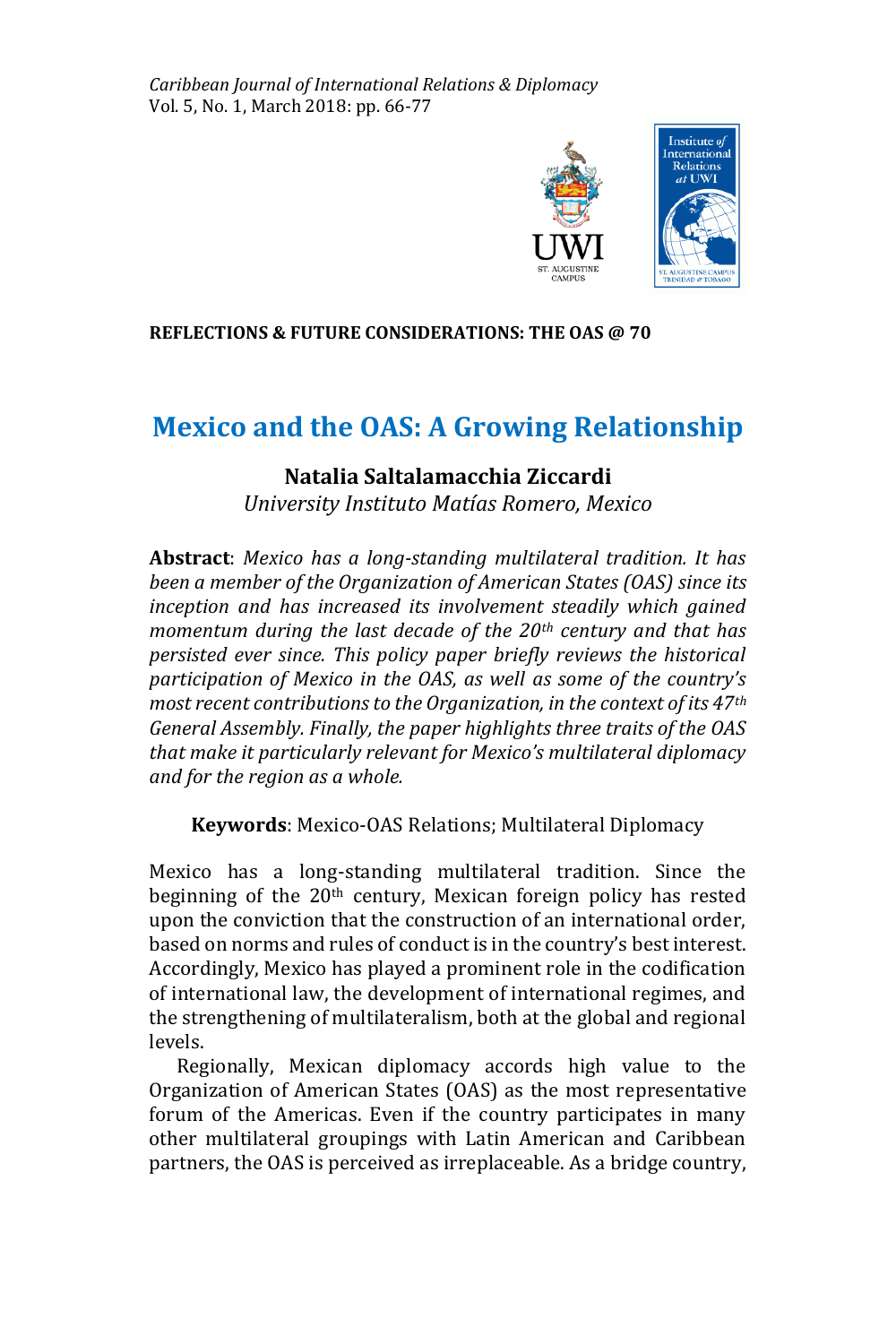geopolitically located between North America and Latin/South America, and possessing an important window to the Caribbean Sea, Mexico certainly appreciates the existence of an organization in which all parties converge. Therefore, the commemoration of the 70th anniversary of the OAS is a fitting opportunity to recall Mexico's historical participation as a founding member. It is also an opportune moment to highlight some of Mexico's recent contributions to strengthening the OAS.

 This policy paper is divided into three sections. The first one offers a brief overview of Mexico's evolving engagement with the OAS since its inception. It argues that, over seventy years, there has been an incremental process of involvement, which gathered momentum in the last decade of the 20<sup>th</sup> century. The second part is devoted to the 47th General Assembly, hosted in Cancun in 2017. The purpose is to delineate some of Mexico's most recent contributions to the OAS institutional and normative development, which at the same time exemplify the country's commitment to the Organization and, in more general terms, the features of Mexico's multilateral diplomacy. Finally, the paper concludes by briefly examining the relevance of the OAS, seventy years after its creation and, thus, the pertinence of Mexico's efforts.

## **FROM CAUTION TO COMMITMENT: SUCCESSIVE APPROXIMATIONS TO THE OAS**

Created in 1948, the OAS was part of the post-World War II institutional architecture. Mexico never underestimated its importance as an institutional space where political dialogue and cooperation could be advanced among the countries of the Americas. It granted special value to the Organization's role as creator and repository of international legal instruments that enshrined the principles of pacific and productive coexistence among its member countries. To be sure, high-profile diplomats were always appointed as Mexican permanent representatives to the OAS.

 However, as the Organization became fraught with the tensions and dynamics of the Cold War, Mexico turned to a cautious and vigilant position. Time and again, Mexican diplomacy advocated for upholding the principles of sovereign equality, self-determination, and non-intervention in the internal affairs of other states. At pivotal times, such as the vote to enact sanctions against Cuba in 1964, Mexico kept its distance. It also refrained from nominating a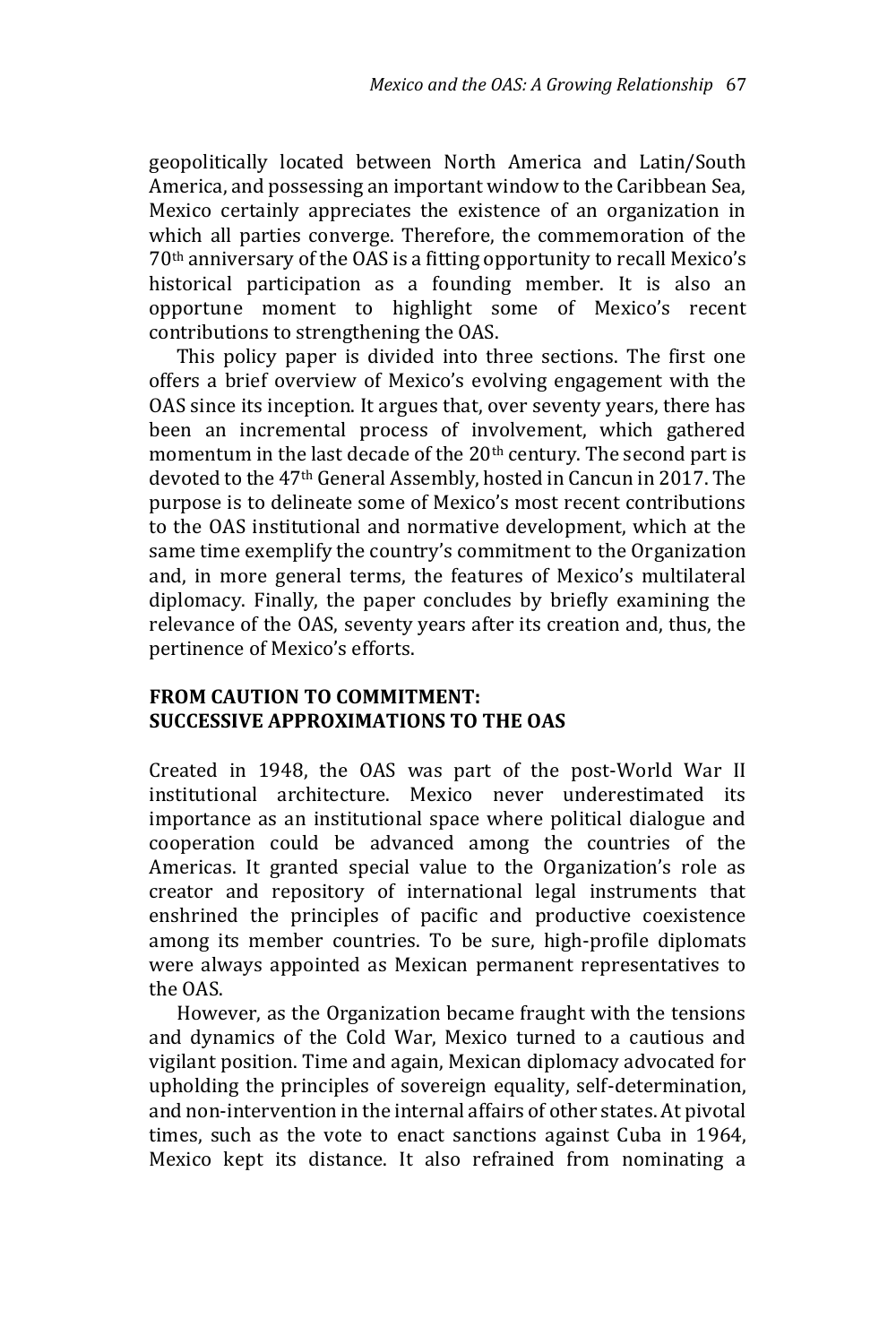candidate for Secretary-General or even hosting a General Assembly. Prudence and perhaps mistrust guided the Mexican approach to the hemispheric organization at that time.

 This state of affairs began to change with the end of bipolarity and the advent of a post-Cold War international order. The spirit of cooperation in the Americas was greatly enhanced by two processes. First, the democratization wave that swept Latin American countries and was accompanied by a pro-market consensus in the region. Second, the decision of the United States to offer a more collaborative leadership within the framework of the OAS and beyond.

 In this context, Mexico found at the OAS a productive space to address, among others, two pressing transnational problems: drugs and arms trafficking. The country's active participation at the Inter-American Drug Abuse Control Commission (CICAD), for instance, was an opportunity to engage Washington and other nations in a permanent discussion regarding different aspects of this issue area, including drug demand. Mexico pushed forward the creation of a multilateral mechanism to evaluate the efforts of all member states, which was adopted in 1999 and eventually substituted the unilateral certification process conducted by US Congress.

 Regarding arms production and smuggling, Mexico proposed and led the Working Group that drafted the Inter-American Convention Against the Illicit Manufacturing of and Trafficking in Firearms, Ammunition, Explosives, and Other Related Materials (CIFTA). It was the first international treaty to define legal obligations related to this transnational phenomenon and its signature, in November 1997, was attended by Mexico's President, Ernesto Zedillo Ponce de León.

On the eve of the  $21^{st}$  century, Mexico got even more involved with the OAS. The country hosted in 2003 the OAS Special Conference on Security, which gave rise to the notion of "multidimensional security" espoused by the Organization. In addition, and perhaps more meaningfully, it began to invest frankly and decisively in two important pillars: democracy and human rights. In this vein, Mexico signed the Inter-American Democratic Charter in 2001 and supported the deployment of electoral observation missions. It contributed financially to the Inter-American Human Rights System (IAHRS), integrated by the Inter-American Commission on Human Rights and the Inter-American Court, nominated high-profile candidates to join those important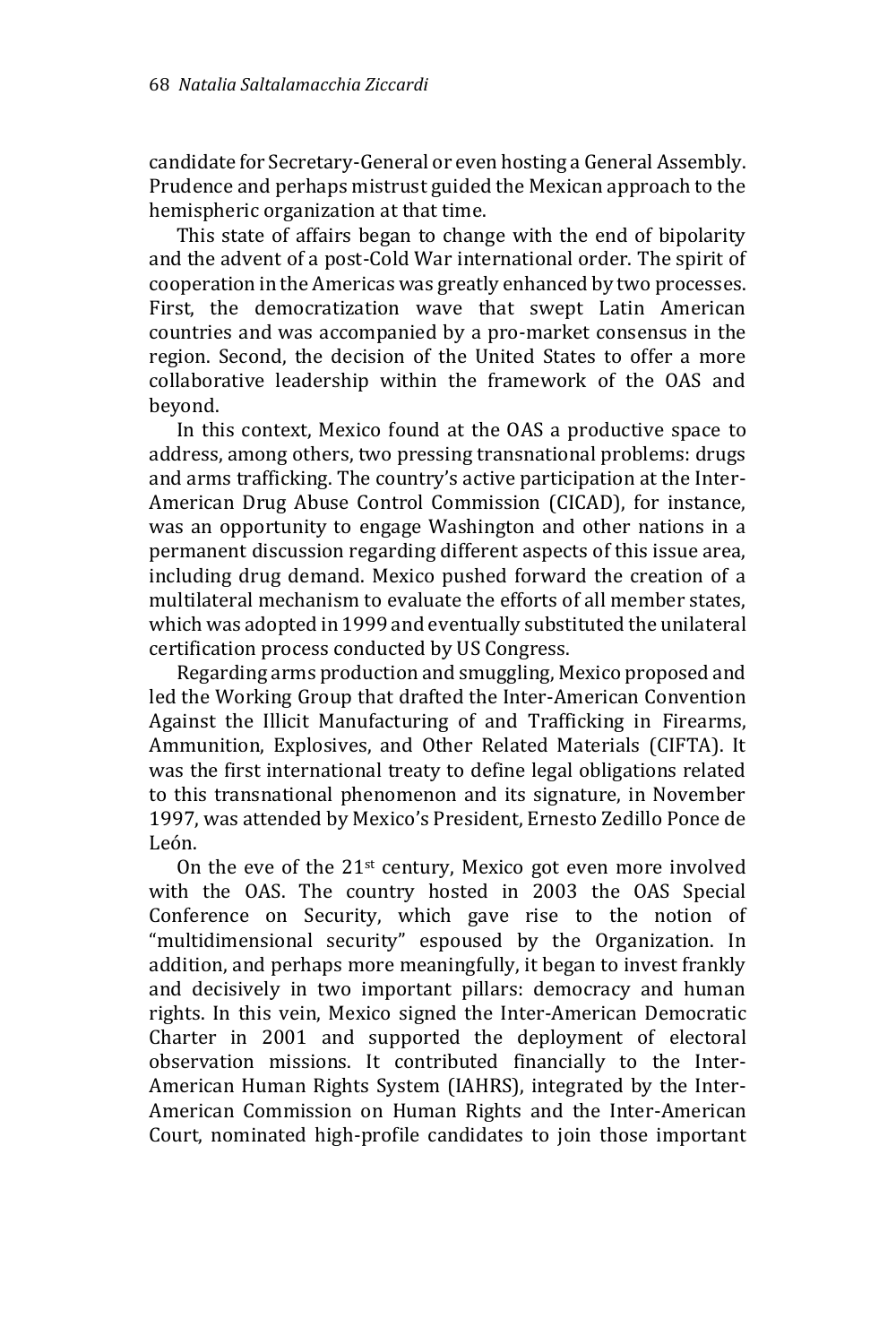bodies, maintained a constructive dialogue with them and, in difficult times, backed them politically.

 Indeed, Mexico has come to define the OAS as a community bounded by shared norms and values. As Mexican Foreign Minister, Luis Videgaray Caso, recently stated, "the OAS is not an association simply by virtue of geography. The OAS brings us together, and summons us, because we share values such as the defense of democracy and human rights, inclusive development and security in all its dimensions".<sup>1</sup>

 This brief recount of Mexico's evolving engagement with the OAS leads us to today, a time of international realignment and domestic challenges that reaffirm the value of the Organization as a space for dialogue and common causes, but that also highlight the difficulties for its effective functioning. It is in this context that Mexico offered to host the OAS General Assembly, to which Mexico's contributions will be analyzed in the following section.

## **47TH GENERAL ASSEMBLY IN CANCUN: CONTRIBUTIONS AND ACHIEVEMENTS**

For the first time in sixty-nine years, Mexico hosted a regular session of the OAS General Assembly. This auspicious event took place in Cancun from June 19 to 21, 2017, and signaled the country's commitment to the Organization and, more broadly, to multilateralism. This section summarizes Mexico's main contributions to this session, highlighting, at the same time, four general features typically displayed by the country's multilateral diplomacy.

 A first feature of Mexico as a multilateral player is the country's leadership to advance agendas, construct coalitions, and bring actors to the negotiating table. This leadership is exemplified, among others, by Mexico's interest to host international conferences. The General Assembly of the OAS is the supreme organ of the international organization, and it holds its regular sessions once a year, generally during the month of June. Despite the complexities of the hemispheric scenario in 2017, Mexico volunteered to host the 47th regular session of the OAS General Assembly, and Mexican diplomacy brought to bear its long experience to make a success of it.

 These are challenging times for the international institutions of the liberal world order, created in the aftermath of World War II. The skepticism towards these organizations is led by emerging powers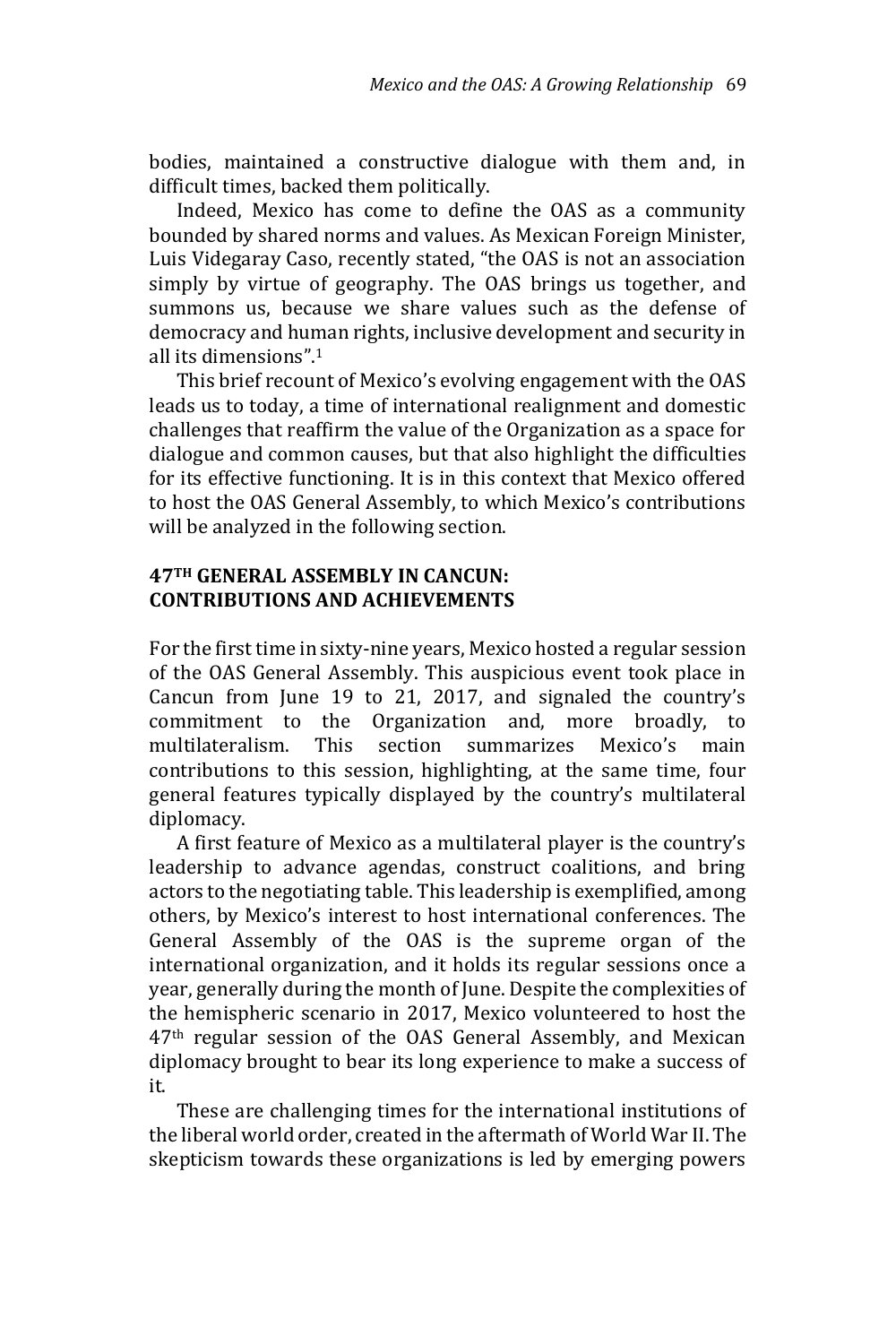that feel underrepresented in these institutions, and by countries that challenge the core values and leadership. However, most recently, skepticism has also emerged among the countries that had traditionally championed these international organizations, at least financially and discursively, such as the United States. Moreover, it must be acknowledged that the 47th session took place in a polarized regional context, exacerbated by Venezuela's political crisis. This polarization has reached the OAS due to the opposing views of the member states regarding whether and how the Organization should respond to the crisis. Discussions of this sensitive issue have been ongoing since May 2016, when the Secretary-General of the OAS, Luis Almagro, presented to the Permanent Council of the Organization a first report on the political and humanitarian situation in Venezuela.

 Thus, Mexico's offer to hold the 2017 General Assembly in Cancún can and must be seen as an endorsement of multilateralism and international institutions during these difficult times. The theme of the General Assembly selected by Mexico is also a reflection of this endorsement: "Strengthening Dialogue and Concerted Action for Prosperity". As explained by Foreign Minister Videgaray, the theme was chosen "in recognition of the need to adapt the Inter-American System to the changes of our times, without giving up on its vocation, its essential principles, and the principles and expectations of our peoples",<sup>2</sup> and taking into consideration that "multilateral fora are the means to achieve solutions to the global, hemispheric and national challenges that we face".<sup>3</sup>

 Indeed, Mexican diplomats worked hard to ensure that the 47th General Assembly was a productive encounter and an opportunity to address some of the most relevant agendas of the OAS, including: the strengthening of the Inter-American Human Rights System, migration, democracy, sustainable development, and the rights of indigenous peoples. They were successful in their endeavor, as demonstrated, among others, by the adoption of a historic resolution, promoted by Mexico, to double the financial resources of the IAHRS in a three-year time frame.

 This achievement provides a good preamble to a second feature of Mexico's multilateral tradition: its contributions to the functioning of multilateral institutions in terms of improving institutional procedures and working methods. These matters are crucial for institutions to be effective; however, they are easily overlooked. Mexico's multilateral expertise and sense of responsibility has led the Mexican Foreign Service to get involved in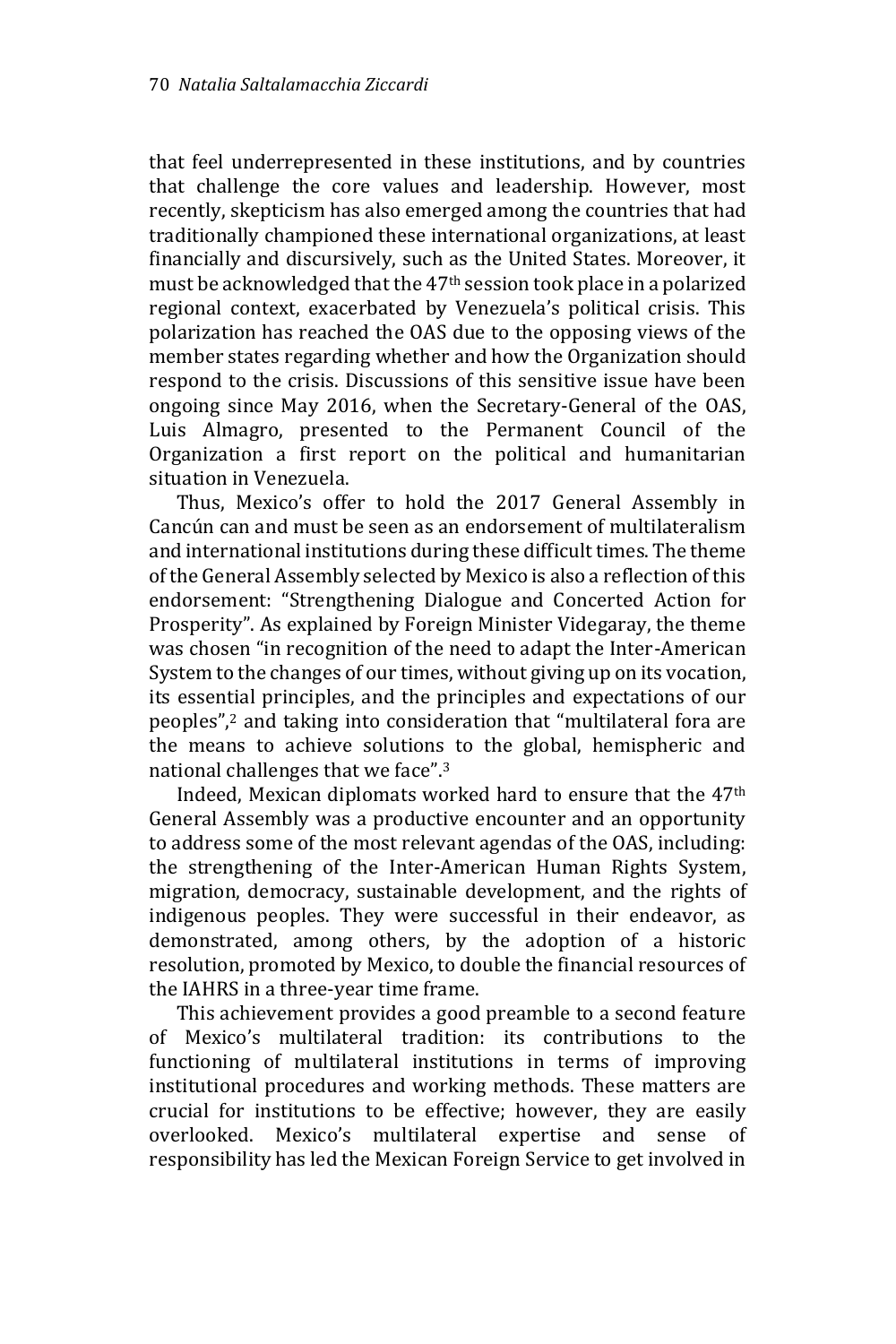such practical and relevant matters. They range from securing adequate financial resources for international organizations to rationalizing mandates and identifying innovative ways to make collective decisions. In the context of the OAS, for example, Mexico recently played a prominent role in defining the roadmap for the Organization to efficiently face the challenges of the 21<sup>st</sup> century. Ambassador Emilio Rabasa, who was the Permanent Representative of Mexico to the OAS, presided over the Working Group of the Permanent Council on the Strategic Vision of the OAS (2013-2014), an ad hoc group created for that purpose.

 At the 47th General Assembly of the OAS, three institutional changes were pushed forward by Mexico. The first one is the aforementioned initiative to double the financial resources of the IAHRS in a three-year time frame. The organs of the IAHRS, the Inter-American Commission on Human Rights and the Inter-American Court, have long operated with precarious resources;<sup>4</sup> furthermore, approximately 50% of this limited funding has come from the Regular Fund of the OAS, while the rest has been provided by voluntary contributions of regional and extra-regional state and non-state actors. It is common for voluntary contributions to be targeted to specific projects or agendas. This posits several problems, including the limitations of operating with targeted and volatile financing. In effect, in 2016 the Inter-American Commission faced a severe financial crisis due to the cutback in voluntary contributions.

 In October 2016, Mexico suggested that funding of the Inter-American Commission and Court should be duplicated, employing resources of the OAS Regular Fund. While the proposal did not gather sufficient support for its approval at the time, the 47th General Assembly finally decided to double the financial resources of the IAHRS via the Regular Fund. This decision reduces the risky dependence of the system on voluntary contributions, and strengthens the capacity of the IAHRS to effectively protect the human rights of the peoples of the Americas.

 The second institutional change promoted by Mexico in the 47th General Assembly was the adoption of the Plan of Action of the American Declaration on the Rights of Indigenous Peoples. The Plan of Action defines the measures to be taken at the national and OAS levels to implement the declaration, which was adopted at the Organization in June 2016, after 17 years of negotiations. Thus, operationalizing the long awaited resolution was a matter of utmost importance. Mexico was an ally in advancing the American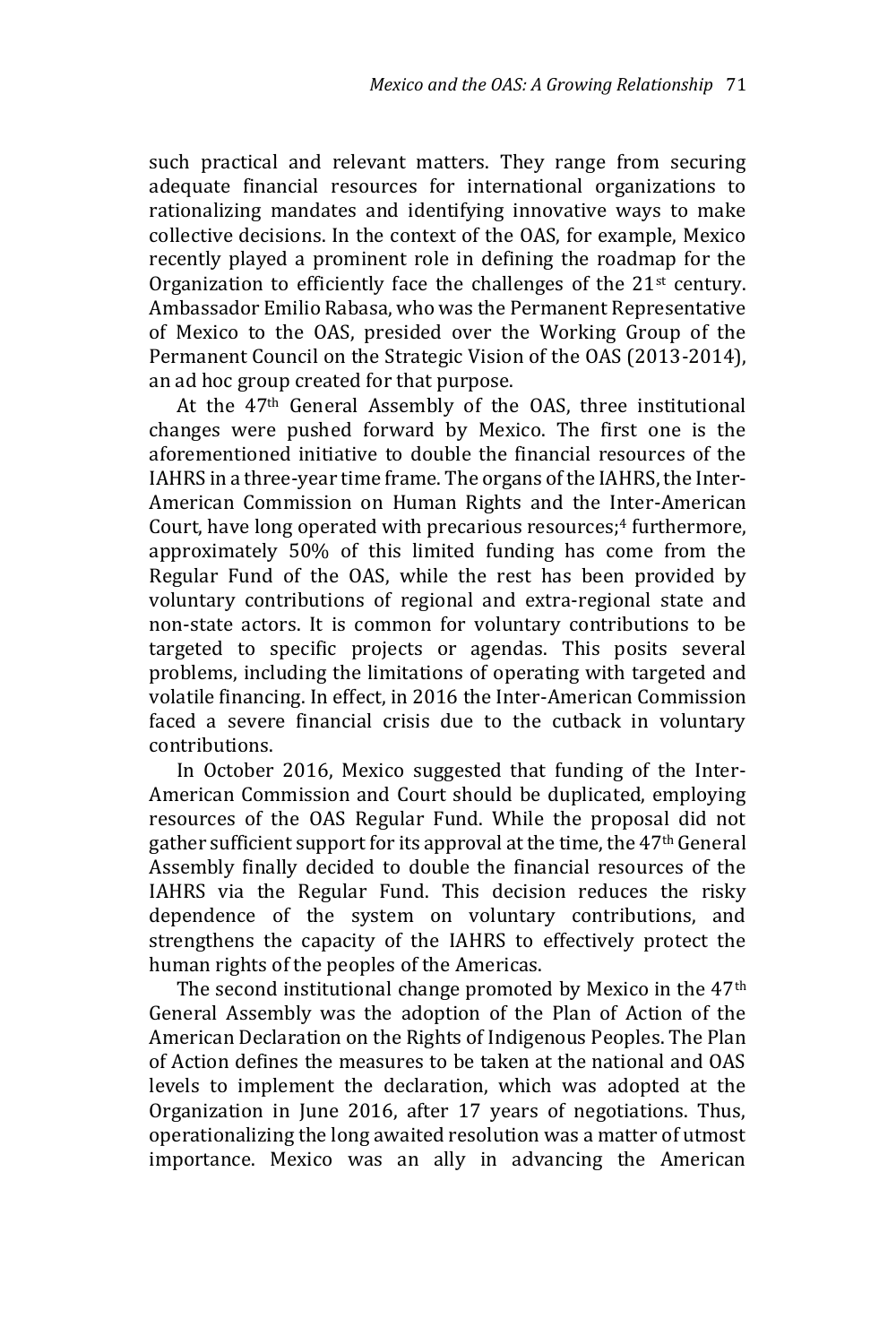Declaration of the Rights of Indigenous Peoples. Its interest in adopting a Plan of Action for the declaration is consistent with this support, as well as with Mexico's commitment to negotiating institutional developments for bettering the workings and efficiency of international organizations and agreements. Among others, the Plan of Action defines capacity building measures, the exchange of best practices, and educational and monitoring efforts among nations and at the OAS to ensure the fulfillment of the declaration.

 Third, Mexico innovated the format of the plenary sessions of the General Assembly: the country organized interactive panels of the member states in order to discuss some of the most relevant agendas of the Americas in a more fluid and focused fashion. Interactive panels took place on the following subjects: integral development and prosperity in the hemisphere, opportunities and challenges for women's leadership in the Americas, and rule of law, human rights, and democracy. These panels echo three of the pillars of the OAS, including – development, human rights, and democracy<sup>5</sup> and an agenda in which the Inter-American System has historically been forward-thinking: the status of women.<sup>6</sup>

 A third feature of Mexico's multilateral diplomacy is its emphasis, on advancing normative developments in international fora. Mexican diplomacy has been a consistent supporter of international law and a champion of its codification. This stance is consistent with Mexico's long-held belief that international relations should be guided by norms and rules of conduct, on the basis of the principle of sovereign equality. At the OAS, Mexico's active participation in the creation of Inter-American legal instruments dates back to the origins of the Organization, with Foreign Minister Jaime Torres Bodet playing a prominent role in the drafting of the OAS Charter.

 The resolution "Migration in the Americas", put forward by Mexico, was adopted by the 47th General Assembly, and is a reflection of these normative interests. The document will serve as the basis for defining the inputs of the OAS and its member states to the Global Compact for Safe, Orderly and Regular Migration, which the United Nations General Assembly is meant to adopt in 2018.<sup>7</sup> In this regard, the resolution instructs the OAS General Secretariat to provide technical support so that "states make hemispheric contributions to the construction of that document".<sup>8</sup>

 The resolution is part of a broader and long-standing Mexican effort to address the phenomenon of migration in multilateral fora. As stated by Ambassador Juan José Gómez Camacho, Mexico's Permanent Representative to the United Nations in New York,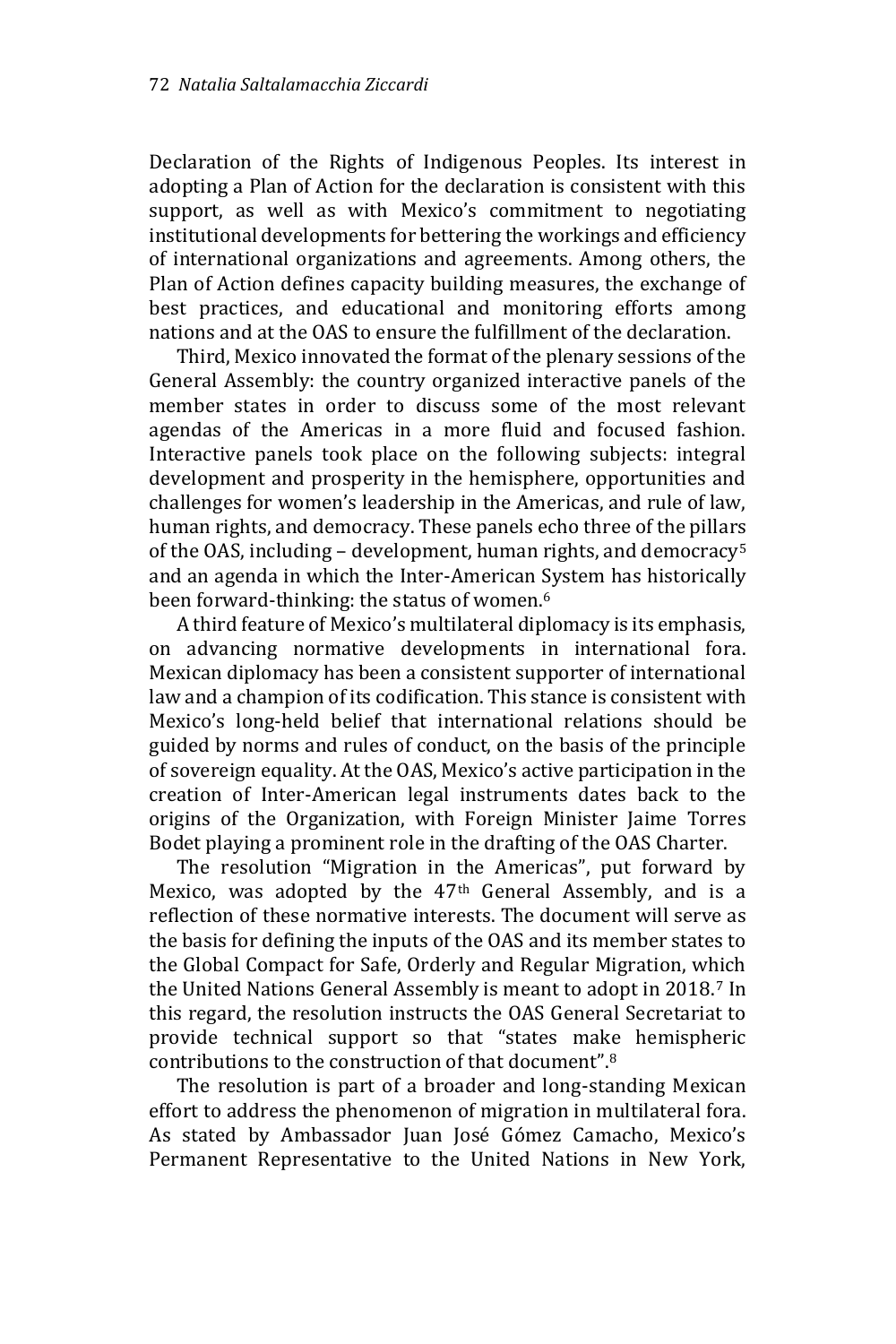"migration is the only transnational issue that states still address as an exclusively domestic matter".<sup>9</sup> Mexico has played a prominent role during the past four decades to counteract this tendency, a commitment strengthened by the fact that Mexico is a country characterized by the origin, reception, transit, and return of migrants. Among others, Mexico pushed forward the International Convention on the Protection of the Rights of All Migrant Workers and Members of Their Families (1990), it requested the Inter-American Court of Human Rights give an advisory opinion on the rights of undocumented migrants (O.C. 18/03), and, most recently, it has led the efforts to achieve universal consensus on a Global Compact for Migration, a United Nations endeavor, co-facilitated by Switzerland and Mexico.

 The resolution "Migration in the Americas" echoes several of Mexico's proposals for the Global Compact. It is the first OAS resolution that addresses migration in a comprehensive manner, recognizing that it is "an intersectoral issue that should be addressed [...] with due consideration of the social, economic, and environmental dimensions and respect for human rights; and the major contribution made by migrants and migration to inclusive growth and sustainable development".<sup>10</sup> Furthermore, it does not make any distinction among types of migrants (documented or undocumented), which is viewed as a key element for achieving a comprehensive Global Compact. Hence, the OAS resolution "Migration in the Americas" is part of Mexico's commitment to achieve normative developments in the multilateral realm; in this case, in the issue area of migration, which is as lively as an agenda can be.

 Finally but not less importantly, a fourth feature of Mexico's multilateral diplomacy is its commitment to endorsing the participation of non-state actors in multilateral institutions. Mexico is well known for opening participation spaces for non-state actors (NGOs, businessmen, scientific communities, etc.) in the multilateral arena, both at international conferences and in the daily workings of international organizations. In the context of the OAS, a clear-cut example is Mexico's collaboration with civil society actors during the Strengthening Process of the Inter-American Human Rights System, which took place from 2011 to 2013. On that occasion, Ambassador Joel Hernández, then Permanent Representative of Mexico to the OAS, stood out for establishing communication channels with civil society organizations all throughout the process.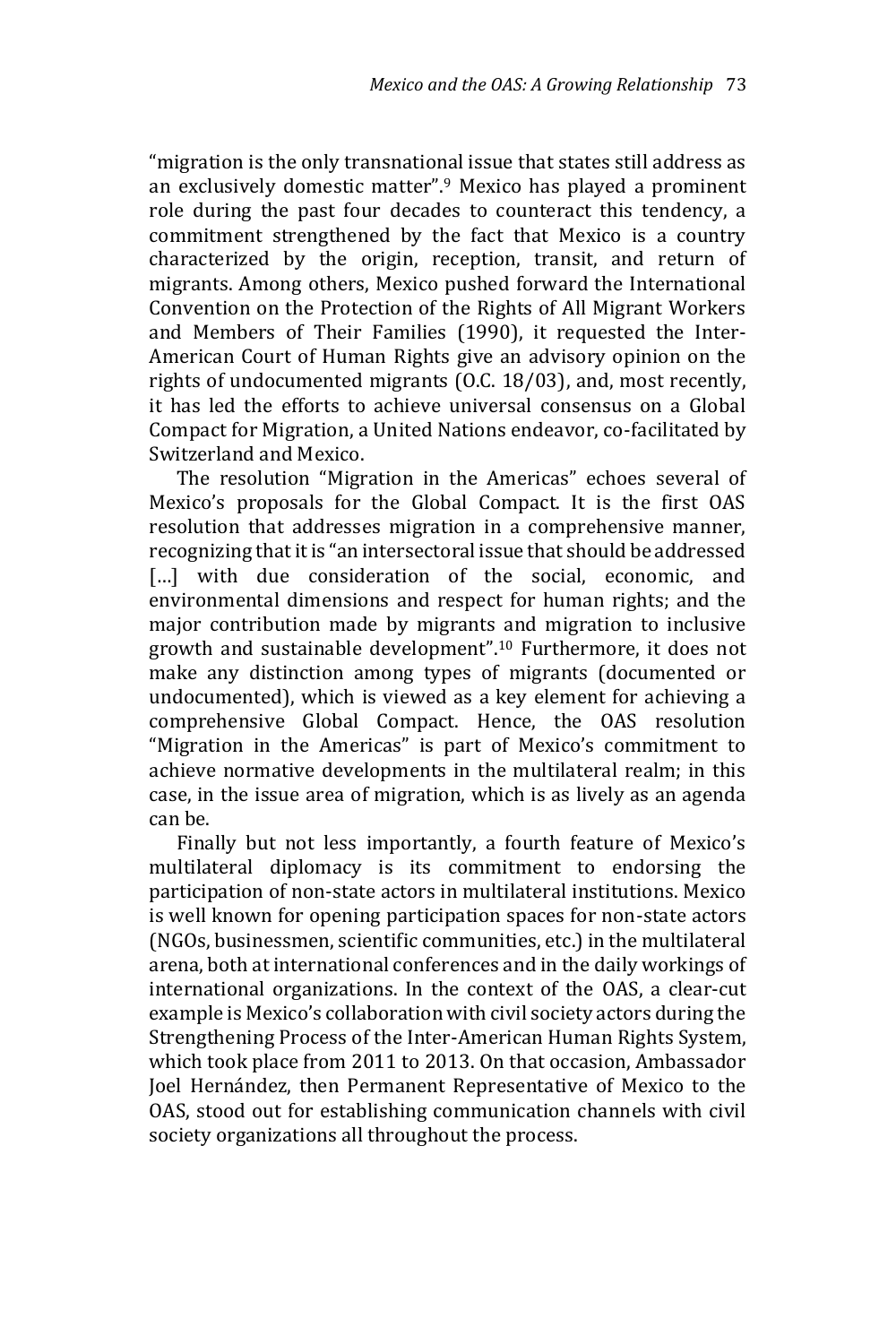The 47th General Assembly was no exception to Mexico's embrace of civil society actors as legitimate interlocutors as Mexican diplomats organized a dialogue between the Heads of Delegation of the member states, OAS officials, and representatives of NGOs, workers' syndicates, private sector, and other social actors. It was the first time in the history of the General Assemblies that these actors were gathered to participate in a horizontal dialogue. In the event, 494 representatives of 308 civil society organizations grouped in 24 coalitions participated. Coalitions consisted of selfmanaged groups of at least ten organizations with shared positions, which presented their common views in order to facilitate a broader and more productive discussion. It was also the first time a coalition system was employed at the OAS. The event consisted in three segments of discussion: human rights, democracy and rule of law, integral development and prosperity in the hemisphere, and multidimensional security. In this case, too, the segments were parallel to the pillars of the OAS, reflecting Mexico's commitment to advancing the core values of the Organization.

 In sum, at the OAS 47th General Assembly, Mexico made efforts to strengthen the Organization and to address some of the country's multilateral priorities, such as the international negotiations on migration. Mexican diplomacy did this while also putting forward some of its more general multilateral foreign policy convictions, like the participation of non-state actors in multilateral affairs. While all of this is consistent with Mexico's commitment to constructing an international order based on norms and rules of conduct, the OAS has specific traits that reinforce its relevance, both for Mexico and for the Americas. These traits will be briefly addressed in the next and final section of this paper.

# **CONCLUSION**

This policy paper has provided details about the relevance of the OAS, in the light of Mexico's historical and recent involvement in the Organization. First, due to its geopolitical location, Mexico is aware of the importance of a forum in which North, South and the Caribbean converge. Indeed, the OAS is a hub organization uniquely suited to foster dialogue and coordination within the hemisphere. Moreover, recent history has shown that, as opposed to the Cold War period, nowadays no member country is in the position to exert disproportionate influence on its workings; hence, there is a greater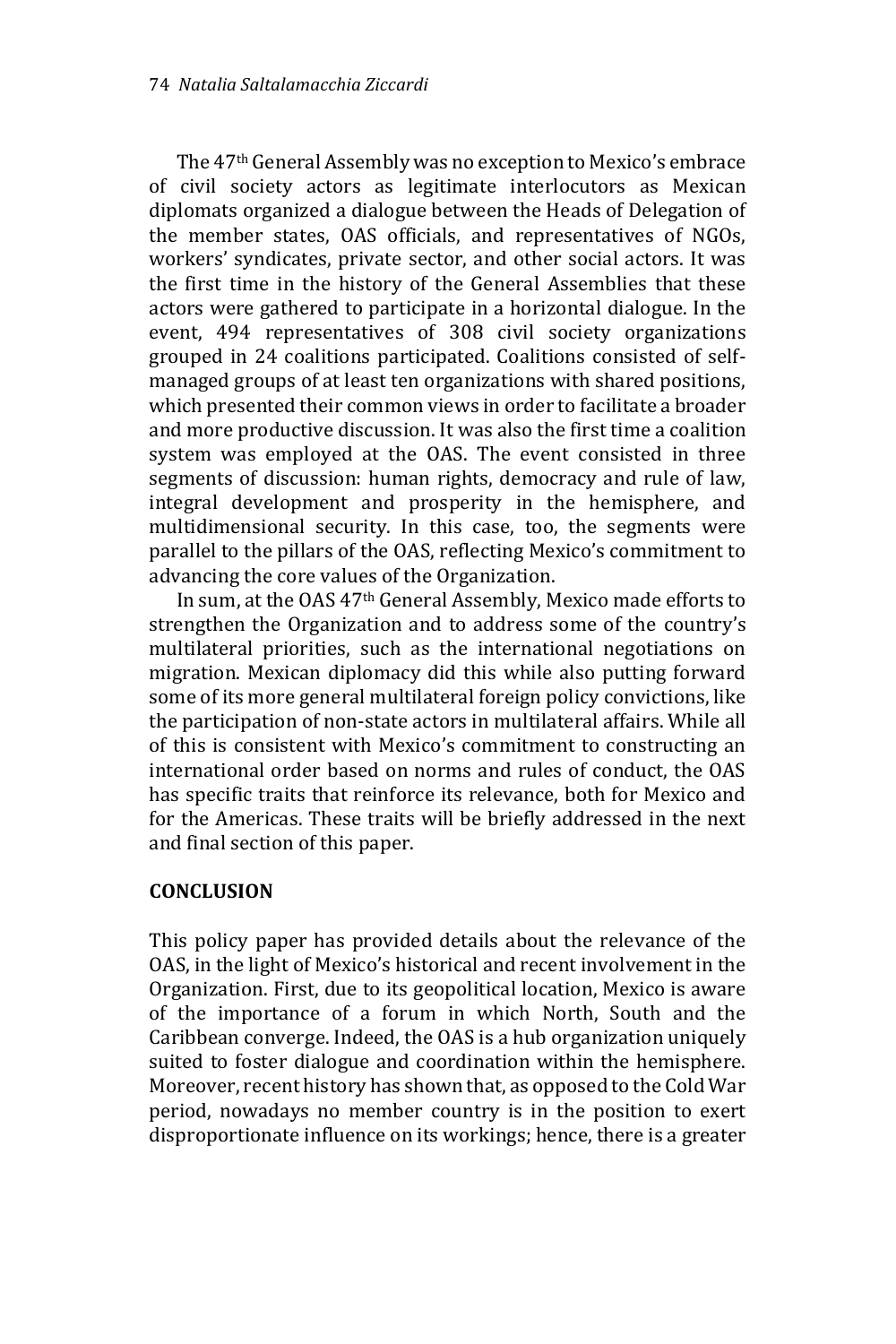chance for the Organization to be perceived as useful and acceptable to all its members.

 Second, Mexico has come to define the OAS as a community bounded by shared norms and values. In theory, this type of shared identity is more easily fostered in the regional rather than in the universal realm. Among neighbors, there is usually more cultural and political affinity, as well as a greater agreement of interests regarding common goals and challenges. Thus, in difficult times for global multilateral affairs, regional cooperation seems more valuable than ever. On the other hand, as recent events have made clear, acute ideological polarization among member countries tends to produce the Organization's stalemate. Therefore, it is in Mexico's best interest to play the role of consensus builder.

 Third, the institutional mechanisms and normative framework of the OAS are unparalleled by those of any other regional organization in the Americas. Among others, the Inter-American Commission on Human Rights and the Inter-American Court provide the only means in the region to pursue justice for human rights violations after domestic remedies have been exhausted, and the OAS is depositary of all the international law instruments of the hemisphere. The topics covered by the international treaties created within the Organization range from the peaceful settlement of international disputes, to human rights, private international law, and disaster assistance. Moreover, the OAS has produced normative innovations such as the first international treaty for the fight against corruption, the first international treaty against small arms, and the only international treaty to eradicate violence against women. Mexican diplomacy cherishes this extraordinary common legal framework.

 As the OAS turns 70, many challenges lie ahead. Most importantly, the Organization must bolster its reputation and prove its continued relevance. In line with these objectives, Mexico has supported political and administrative initiatives aimed at underscoring its importance and improving its efficiency, respectively. Mexican diplomacy also understands that the OAS should be responsive to citizen demands and develop a social constituency. Therefore, it embraces civil society participation in the organization's fora and mechanisms. All this attests to Mexico's commitment to the OAS - a commitment that our country is ready to reaffirm on its seventieth anniversary.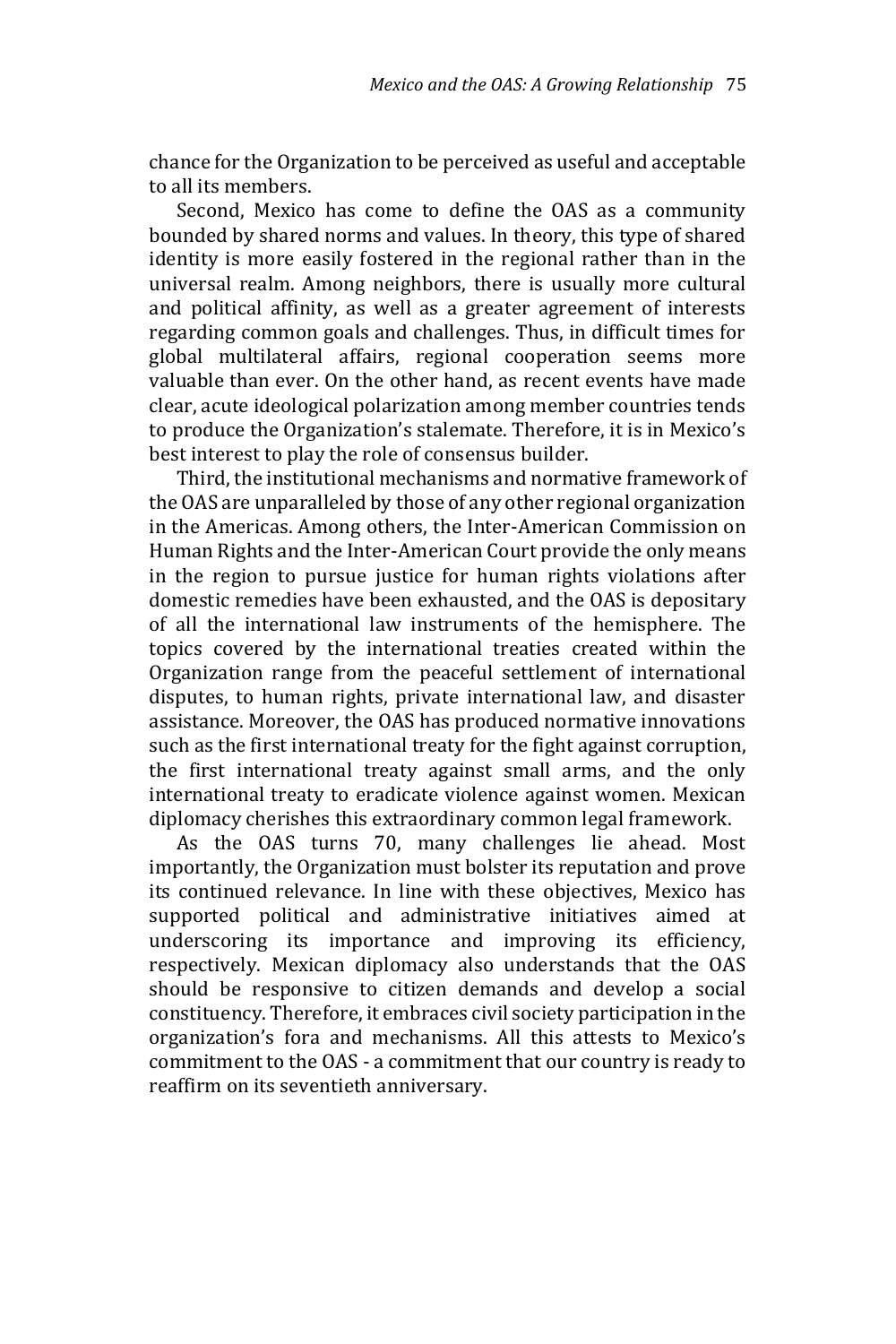#### **NOTES ON CONTRIBUTOR**

Natalia Saltalamacchia Ziccardi is the General Director of the Instituto Matías Romero, the Diplomatic Academy of Mexico's Ministry of Foreign Affairs. Previously, she served as the Director of the Undergraduate Program in International Relations, as well as the Center for Inter-American Studies and Programs (Centro de Estudios y Programas Interamericanos, CEPI), at the Instituto Tecnológico Autónomo de México (ITAM), where she has been full professor for thirteen years.

 Dr. Saltalamacchia holds a Ph.D. in Contemporary Latin America from Universidad Complutense de Madrid, a Master's Degree in International Affairs from Johns Hopkins University and a Bachelor's Degree in International Relations from ITAM. She is a member of Mexico's National System of Researchers (Sistema Nacional de Investigadores, SNI) and Vice-President of the Mexican Association of International Studies (Asociación Mexicana de Estudios Internacionales, AMEI). Her most recent books are: *México y el multilateralismo del siglo XXI*, coedited with Guadalupe González and Olga Pellicer, and *Derechos humanos en política exterior: seis casos latinoamericanos*, coedited with Ana Covarrubias. Email address: [nsaltalamacchia@sre.gob.mx](mailto:nsaltalamacchia@sre.gob.mx) o[r nsaltala@hotmail.com](mailto:nsaltala@hotmail.com)

#### **NOTES**

<sup>1</sup> Presidencia de la República, "Diversas intervenciones durante la Inauguración del 47 Periodo Ordinario de Sesiones de la Asamblea General de la OEA-2017", accessed October 23, 2017, https://www.gob.mx/presidencia/prensa/diversasintervenciones-durante-la-inauguracion-del-47-periodo-ordinario-de-sesiones-dela-asamblea-general-de-la-oea-2017?idiom=es-MX. Author's translation. <sup>2</sup> Secretaría de Relaciones Exteriores, "Presentación del tema del XLVII periodo ordinario de sesiones de la Asamblea General de la OEA a cargo del Canciller Luis Videgaray Caso", accessed October 23, 2017, https://www.gob.mx/sre/articulos/elcanciller-luis-videgaray-caso-participo-en-el-xlvii-periodo-ordinario-de-sesionesde-la-asamblea-general-de-la-oea?idiom=es. Author's translation. <sup>3</sup> Íbid.

<sup>4</sup> For example, in 2015, the regular budget of the IAHRS was of 8 million dollars, while the African Human Rights System had –in that same year– a regular budget of 13 million dollars, and the European Human Rights System, 100 million euros. Inter-American Commission on Human Rights, "2016 Financial Crisis", accessed October 23, 2017, http://www.oas.org/en/iachr/media\_center/crisis-graphs.asp. The IAHRS is the most underfinanced international human rights system.

<sup>5</sup> The four pillars of the OAS are human rights, democracy, multidimensional security, and integral development.

<sup>6</sup> The OAS is home to the Inter-American Commission of Women, which was created in 1928 by the Sixth Pan-American Conference. It was the first intergovernmental body ever created to ensure the rights of women. Since then, it has been a leading